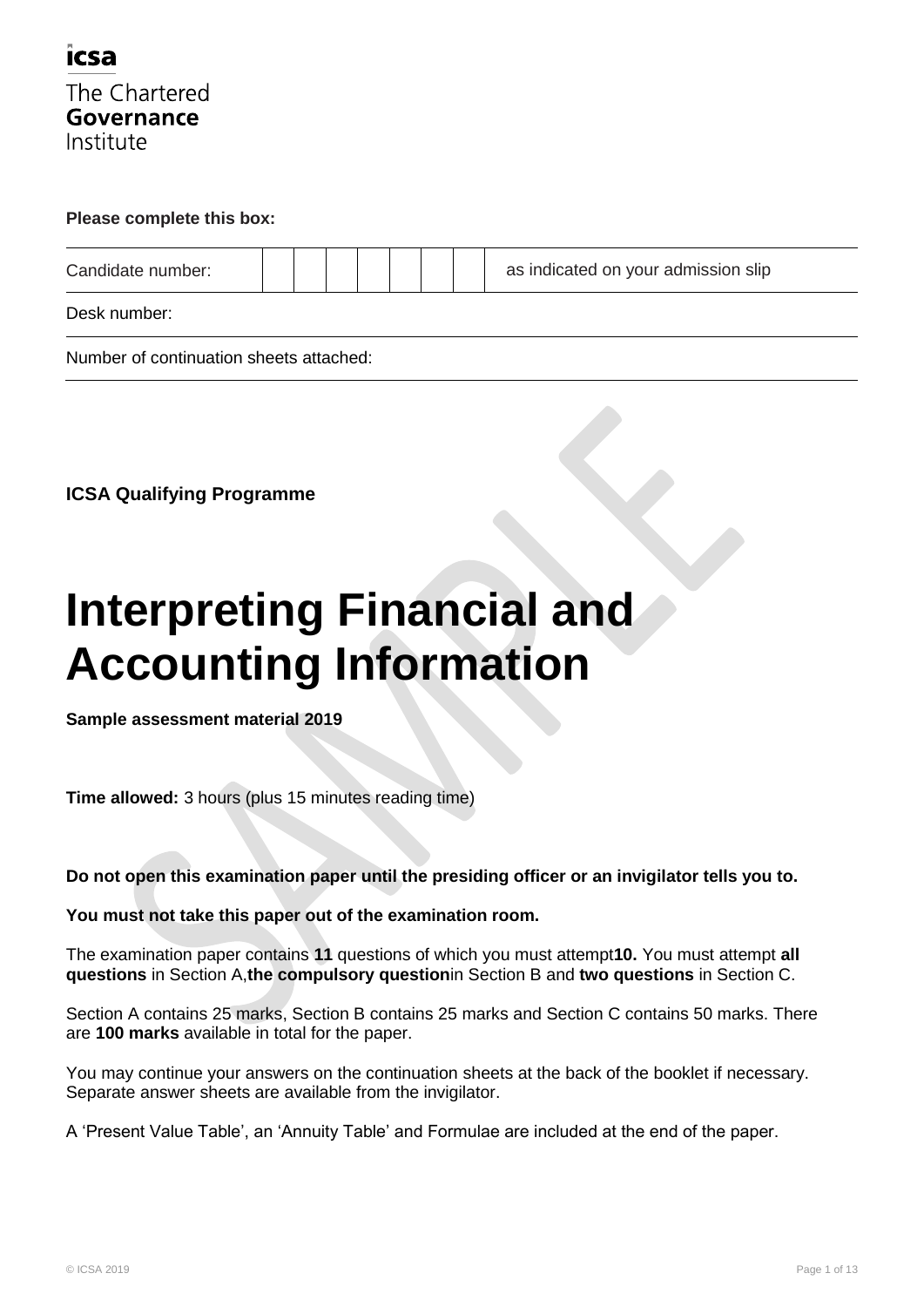# **Section A**

*Answer all the questions in this section.*

1. Which of the following characteristics was reintroduced by the IASB"s Conceptual Framework (2018), and refers to the need to exercise caution under conditions of uncertainty?



2. The IASB"s Conceptual Framework (2018) lists five elements of financial statements. Define any **three** of the five elements.

| ij. |           |
|-----|-----------|
|     |           |
|     |           |
| Ϊİ  |           |
|     |           |
|     | (3 marks) |

3. There are four responsibilities for companies shown in Carroll"s Corporate Social Responsibility (CSR) Pyramid. Outline **two** of them.

| ii. |  |
|-----|--|
|     |  |
|     |  |
|     |  |
|     |  |
|     |  |
|     |  |

### (4 marks)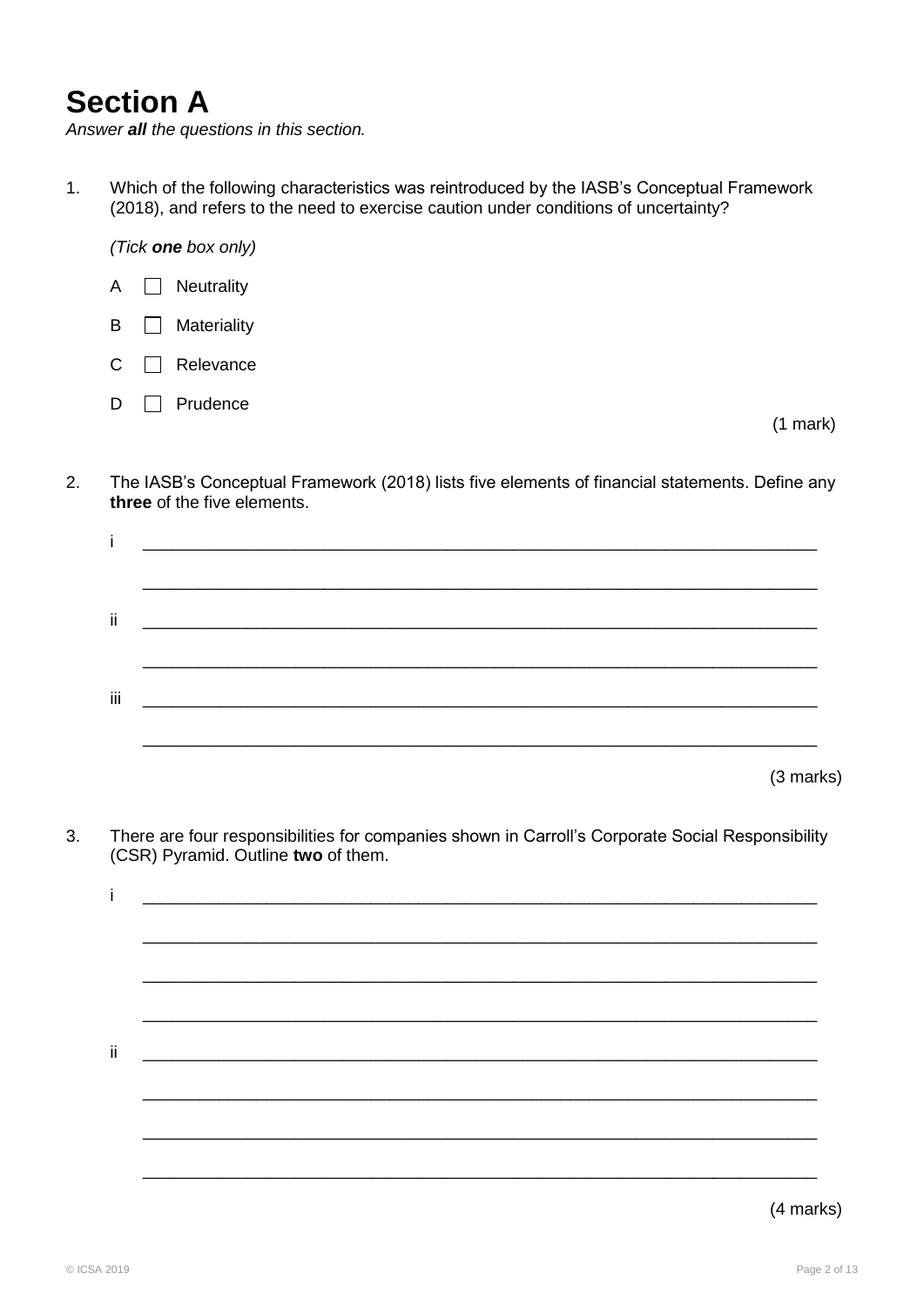$\overline{4}$ . Preference shares are legally a type of equity but should be treated as debt rather than equity for statutory reporting purposes asthey carry a fixed rate of dividend.

Is this true or false?

(Tick one box only)

 $\Box$ True

□False(1 mark)

5. Outline the main factors that determine the length of a company's working capital cycle (WCC).

(4 marks)

6. The capital asset pricing model (CAPM) was developed by Sharpe (1964) and Lintner (1965) to measure the cost of equity. Explain the main assumptions of the CAPM.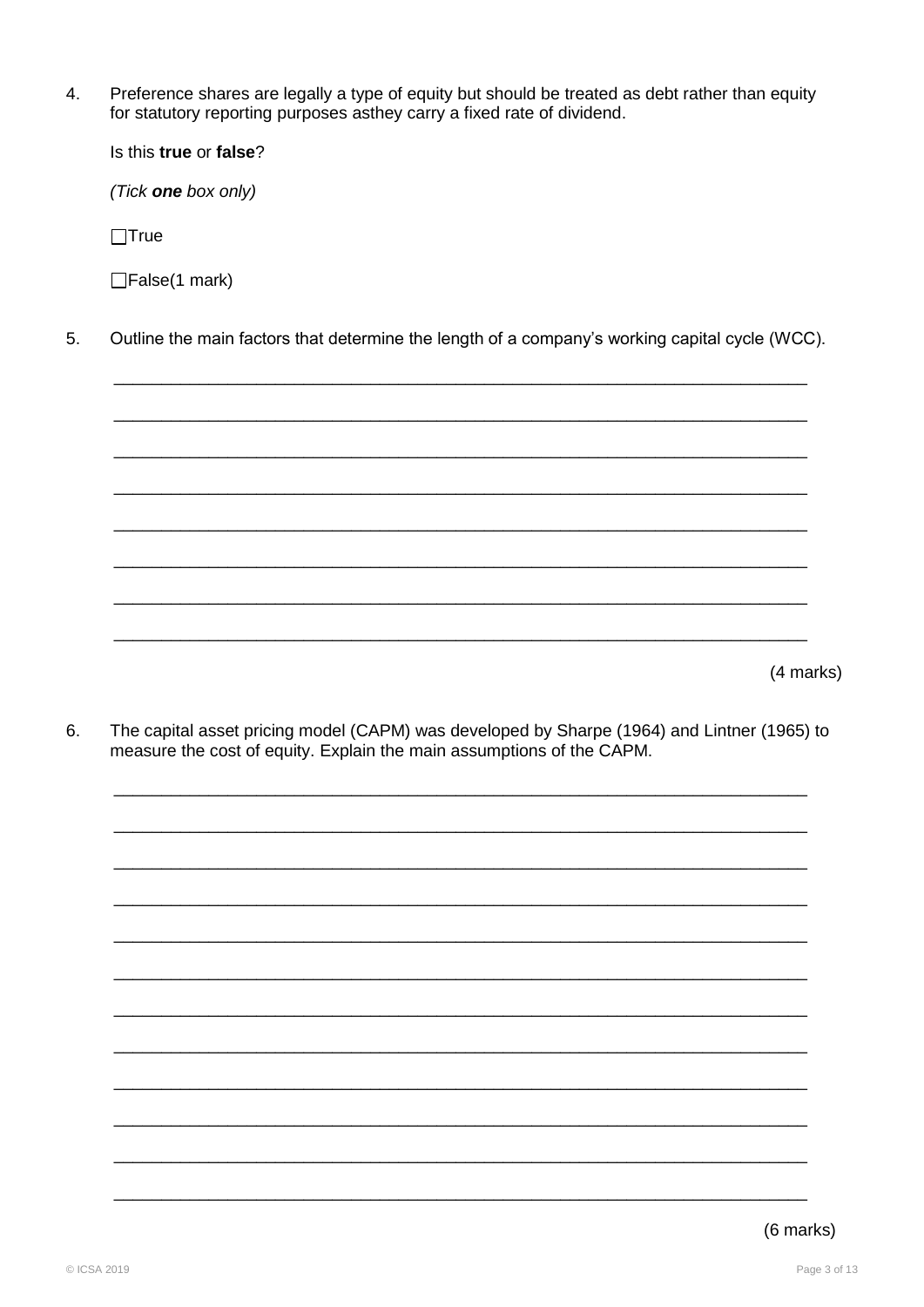Explain the need to report and account for the 'substance of transactions' in financial statements. Include three examples to illustrate when and how this is important.  $7.$ 

| (6 marks) |
|-----------|

**TOTAL FOR SECTION A = 25 MARKS**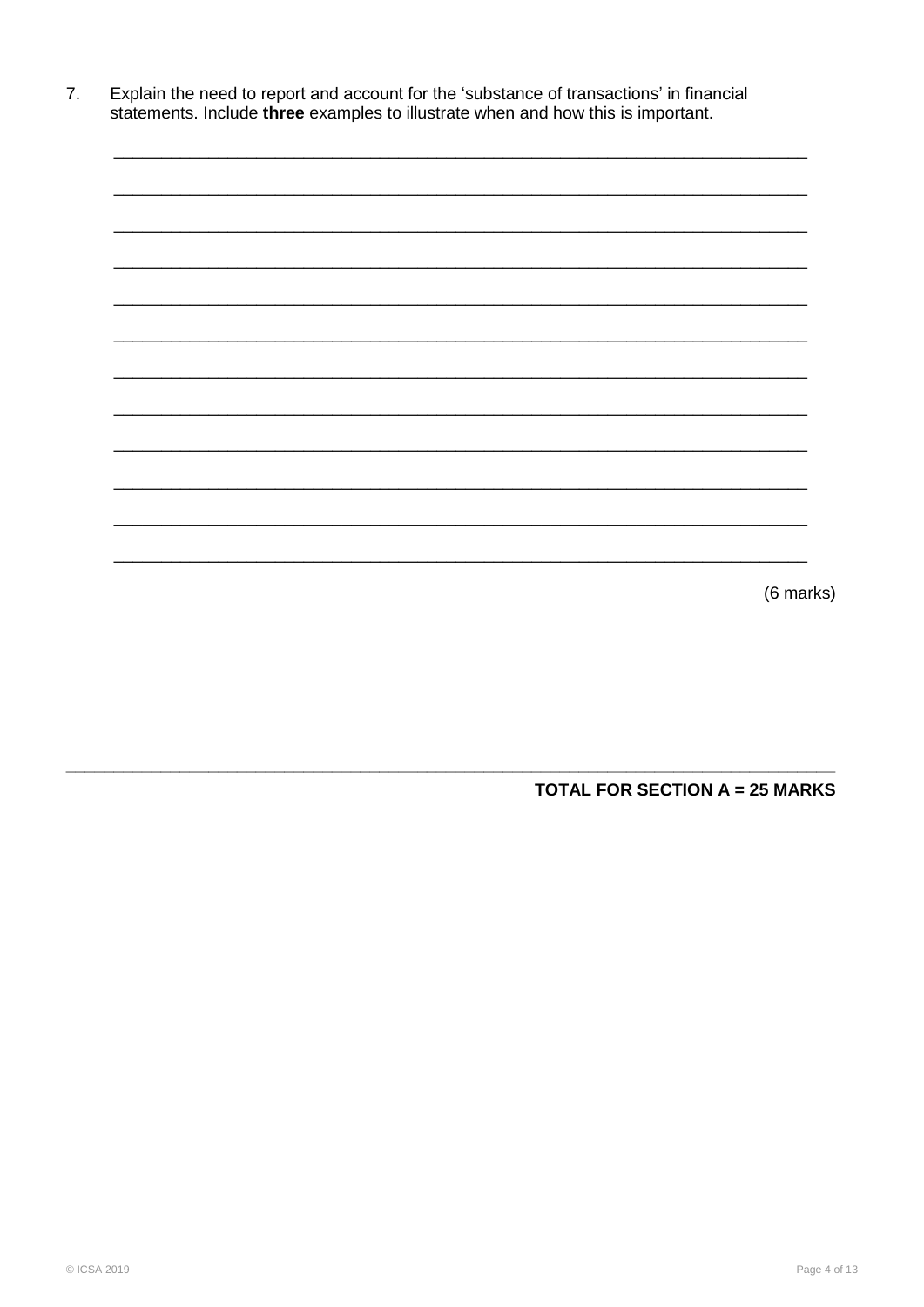# **Section B**

*Compulsory question – you must answer this question.*

*[This has been produced for sample purposes, adequate spacing for answers will be included in the examinations.]*

8. Groceries plc (Groceries) started trading in January 2018 manufacturing and selling vegetable "smoothie" drinks. Groceries uses innovative technology for producing fresh drinks and giving them a shelf life of 8 weeks. Groceries currently operates solely in the UK and is the only producer to use this technology to date.

The two directors of Groceries each initially invested £50,000 of equity capital to start the business. The long-term borrowings were secured on 1 January 2018 and will be repaid over 4 years commencing 1 January 2020. The directors also negotiated a short-term bank overdraft facility of £75,000, which is intended to cover working capital requirements. This is due for review on 1 April 2020.

Groceries has completed its first year of trading, selling to three large supermarkets and securing a contract with another supermarket to produce an own-brand product. This contract was signed on 30 December 2018. The directors believe that Groceries could exploit similar opportunities in both domestic and overseas markets if they expanded further. However, any further expansion would require significant capital investment in property, plant and equipment.

A cash-rich individual is looking to make a private investment in an entity in return for equity shares. He has approached the directors of Groceries who have confirmed that they would be interested in such an investment into their business as it would potentially allow them to undertake the capital investment required to expand.

Financial information about Groceries as at 31 December 2018 and forecast for 2019 is as follows:

| Statements of financial position as at 31 December |               |            |  |  |  |  |
|----------------------------------------------------|---------------|------------|--|--|--|--|
|                                                    | 2019 Forecast | 2018Actual |  |  |  |  |
|                                                    | £000          | £000       |  |  |  |  |
| <b>ASSETS</b>                                      |               |            |  |  |  |  |
| <b>Non-current assets</b>                          |               |            |  |  |  |  |
| Property, plant and equipment                      | 349           | 350        |  |  |  |  |
| Intangible assets - patented technology            | 49            | 52         |  |  |  |  |
|                                                    | 398           | 402        |  |  |  |  |
| <b>Current assets</b>                              |               |            |  |  |  |  |
| Inventories                                        | 30            | 40         |  |  |  |  |
| <b>Receivables</b>                                 | 290           | 140        |  |  |  |  |
|                                                    | 320           | 180        |  |  |  |  |
|                                                    |               |            |  |  |  |  |
| <b>Total assets</b>                                | 718           | 582        |  |  |  |  |
|                                                    |               |            |  |  |  |  |
| <b>EQUITY AND LIABILITIES</b>                      |               |            |  |  |  |  |
| Share capital                                      | 100           | 100        |  |  |  |  |
| Retained earnings                                  | 185           | 30         |  |  |  |  |
| <b>Total equity</b>                                | 285           | 130        |  |  |  |  |
|                                                    |               |            |  |  |  |  |
| <b>Non-current liabilities</b>                     |               |            |  |  |  |  |
| Long-term borrowings                               | 350           | 350        |  |  |  |  |
|                                                    |               |            |  |  |  |  |
| <b>Current Liabilities</b>                         |               |            |  |  |  |  |
| Payables                                           | 23            | 50         |  |  |  |  |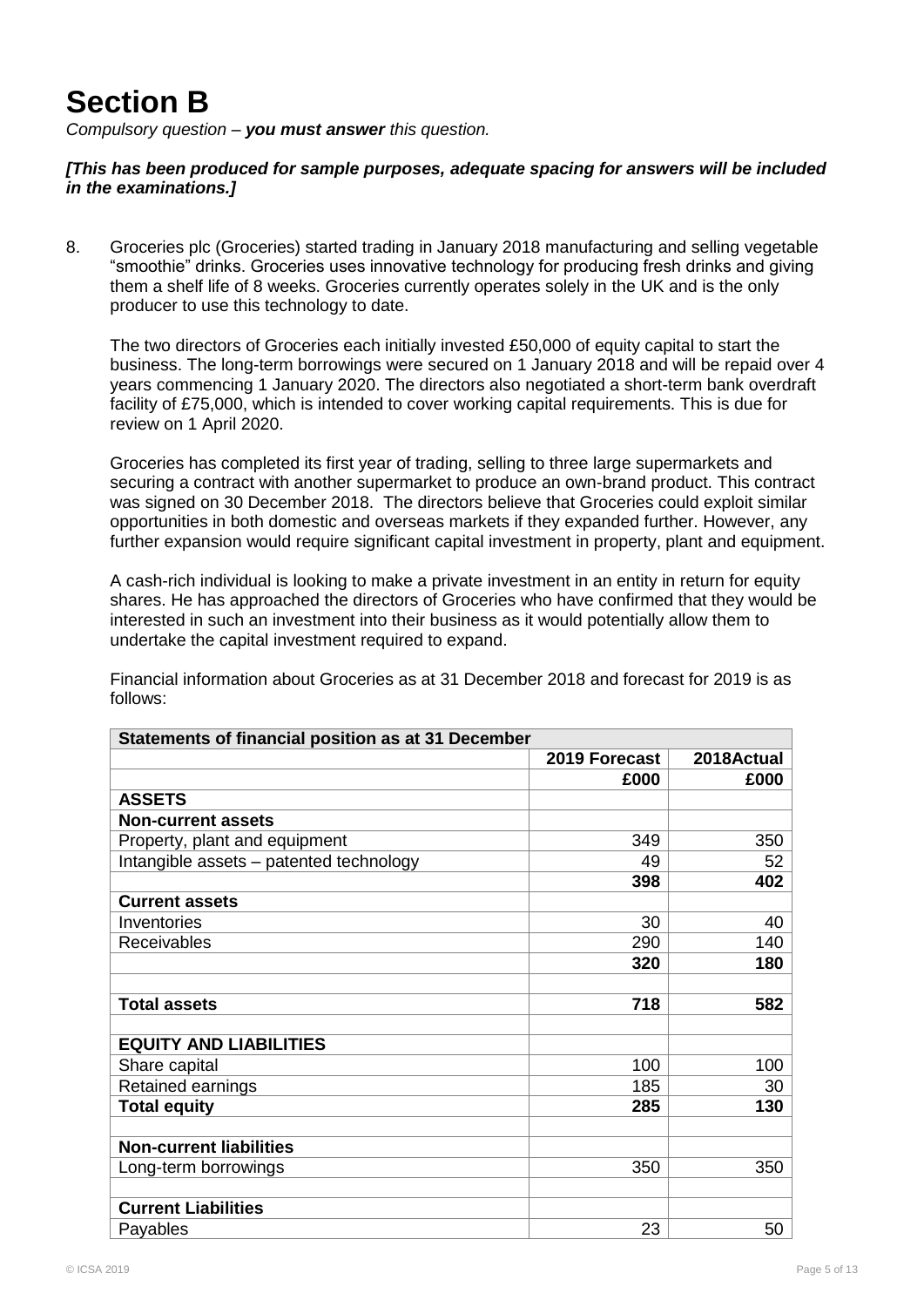| Tax                                 | 10  |     |
|-------------------------------------|-----|-----|
| Short-term borrowings (overdraft)   | 50  |     |
|                                     | 83  |     |
|                                     |     |     |
| <b>Total liabilities</b>            | 433 | 452 |
| <b>Total equity and liabilities</b> | 718 | 582 |

| Statements of profit or loss for the year ended 31 December |              |            |  |  |  |  |
|-------------------------------------------------------------|--------------|------------|--|--|--|--|
|                                                             | 2019Forecast | 2018Actual |  |  |  |  |
|                                                             | £000         | £000       |  |  |  |  |
| Revenue                                                     | 1,020        | 800        |  |  |  |  |
| Cost of sales                                               | (620)        | (520)      |  |  |  |  |
| Gross profit                                                | 400          | 280        |  |  |  |  |
| <b>Distribution costs</b>                                   | (90)         | (70)       |  |  |  |  |
| Administrative expenses                                     | (100)        | (140)      |  |  |  |  |
| Finance costs                                               | (25)         | (20)       |  |  |  |  |
| Profit before tax                                           | 185          | 50         |  |  |  |  |
| Tax expense                                                 | (30)         | (20)       |  |  |  |  |
| Profit for the year                                         | 155          | 30         |  |  |  |  |

Additional information:

- (i) The forecast statement of profit or loss for the year ended 31 December 2019 is based on Groceries" existing contracts as at 31 December 2018 and does not take account of any potential new contracts from expansion.
- (ii) The directors have estimated that forecast revenue can be achieved with the current levels of property, plant and equipment.
- (iii) No dividends were paid in 2018 or are forecast to be paid in 2019.
- (iv) No further forecast information is currently available.
- (v) Administrative expenses for the year ended 31 December 2018 includes professional fees of £30,000 incurred in the business set-up, £40,000 in marketing and £20,000 for the cost of training staff in the production processes.

### **Required**

(a) Calculate relevant ratios for assessing the financial performance and position of Groceries.

(8 marks)

(b) Analyse the actual and forecast financial performance and position of Groceries, on behalf of the cash-rich client, using the information provided and the ratios you have calculated in part (a).

\_\_\_\_\_\_\_\_\_\_\_\_\_\_\_\_\_\_\_\_\_\_\_\_\_\_\_\_\_\_\_\_\_\_\_\_\_\_\_\_\_\_\_\_\_\_\_\_\_\_\_\_\_\_\_\_\_\_\_\_\_\_\_\_\_\_\_\_\_\_\_\_\_

\_\_\_\_\_\_\_\_\_\_\_\_\_\_\_\_\_\_\_\_\_\_\_\_\_\_\_\_\_\_\_\_\_\_\_\_\_\_\_\_\_\_\_\_\_\_\_\_\_\_\_\_\_\_\_\_\_\_\_\_\_\_\_\_\_\_\_\_\_\_\_\_\_

\_\_\_\_\_\_\_\_\_\_\_\_\_\_\_\_\_\_\_\_\_\_\_\_\_\_\_\_\_\_\_\_\_\_\_\_\_\_\_\_\_\_\_\_\_\_\_\_\_\_\_\_\_\_\_\_\_\_\_\_\_\_\_\_\_\_\_\_\_\_\_\_\_

\_\_\_\_\_\_\_\_\_\_\_\_\_\_\_\_\_\_\_\_\_\_\_\_\_\_\_\_\_\_\_\_\_\_\_\_\_\_\_\_\_\_\_\_\_\_\_\_\_\_\_\_\_\_\_\_\_\_\_\_\_\_\_\_\_\_\_\_\_\_\_\_\_

**\_\_\_\_\_\_\_\_\_\_\_\_\_\_\_\_\_\_\_\_\_\_\_\_\_\_\_\_\_\_\_\_\_\_\_\_\_\_\_\_\_\_\_\_\_\_\_\_\_\_\_\_\_\_\_\_\_\_\_\_\_\_\_\_\_\_\_\_\_\_\_\_\_\_**

(17 marks)

[Total for Question  $8 = 25$  marks]

### **TOTAL FOR SECTION B = 25 MARKS**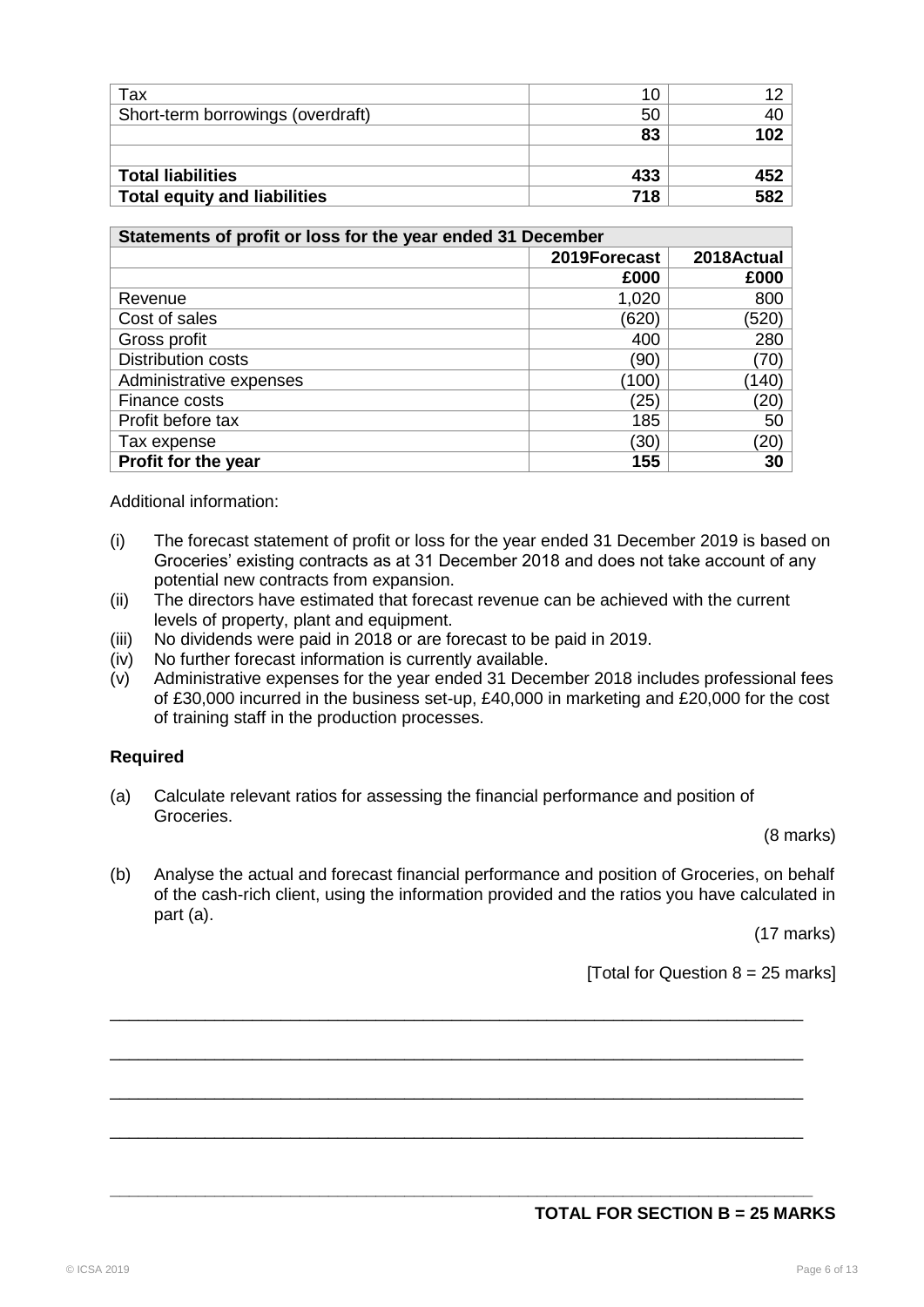# **Section C**

*Answer two questions only.*

9. Bella plc (Bella) is a marketing company that has performed well in its first few years of trading. It is considering introducing a new Customer Relationship Management (CRM) system to help maintain more regular and better targeted communication with both current and potential clients. Bella would like to grow from its current annual revenue of £10 million. The CRM system project is to be appraised over a four-year time horizon.

An initial investment of £600,000 is required on 1 January 2020, with no residual value at the end of the four-year period. It is estimated that there would be on-going system maintenance costs of £40,000 a year but no other annual incremental costs attributable to the project.

In terms of savings, it is planned that staff numbers would be reduced by two people at an annual saving of salary costs of £80,000 and a saving of other costs of £20,000 per annum. However, redundancy pay and other associated costs are estimated to be £200,000, payable on 1 January 2020. Unless stated otherwise, all costs and revenue should be assumed to be paid or received at the end of the year in which they arise.

The directors of Bella are unsure how much new business would be generated by the new CRM system. The number of different unknown variables involved has made it very difficult to arrive at a firm answer. However, it is anticipated that any new business generated as a result of the CRM system would give rise to an increase in net cash inflows in each year. This increase in net cash flows would be equivalent to 52% of the annual cash inflow generated by new business. Assume that the additional net cash inflow generated by new business is the same in each of years 1 to 4.

Bella evaluates all projects using a conventional discounted cash flow approach based on costs and benefits that can be quantified with a degree of confidence. Its cost of capital of 12% is to be used as the discount rate.

Ignore taxation.

### **Required**

(a) (i) Calculate the net present value (NPV) of the proposed CRM system project, ignoring the additional cash flows that might arise from new business.

(8 marks)

(ii) Using your answer to  $(a)(i)$  above, calculate the additional annual cash inflow from new business that is required in order to achieve a breakeven result.

(5 marks)

[Total for part (a)  $=$  13 marks]

(b) Long-term forecasting of cash flows is an essential part of project appraisal and involves making assumptions. With reference to Bella, discuss the relevant and non-relevant factors for project appraisal purposes.

\_\_\_\_\_\_\_\_\_\_\_\_\_\_\_\_\_\_\_\_\_\_\_\_\_\_\_\_\_\_\_\_\_\_\_\_\_\_\_\_\_\_\_\_\_\_\_\_\_\_\_\_\_\_\_\_\_\_\_\_\_\_\_\_\_\_\_\_\_\_\_\_\_

\_\_\_\_\_\_\_\_\_\_\_\_\_\_\_\_\_\_\_\_\_\_\_\_\_\_\_\_\_\_\_\_\_\_\_\_\_\_\_\_\_\_\_\_\_\_\_\_\_\_\_\_\_\_\_\_\_\_\_\_\_\_\_\_\_\_\_\_\_\_\_\_\_

\_\_\_\_\_\_\_\_\_\_\_\_\_\_\_\_\_\_\_\_\_\_\_\_\_\_\_\_\_\_\_\_\_\_\_\_\_\_\_\_\_\_\_\_\_\_\_\_\_\_\_\_\_\_\_\_\_\_\_\_\_\_\_\_\_\_\_\_\_\_\_\_\_

(12 marks)

[Total for Question  $9 = 25$  marks]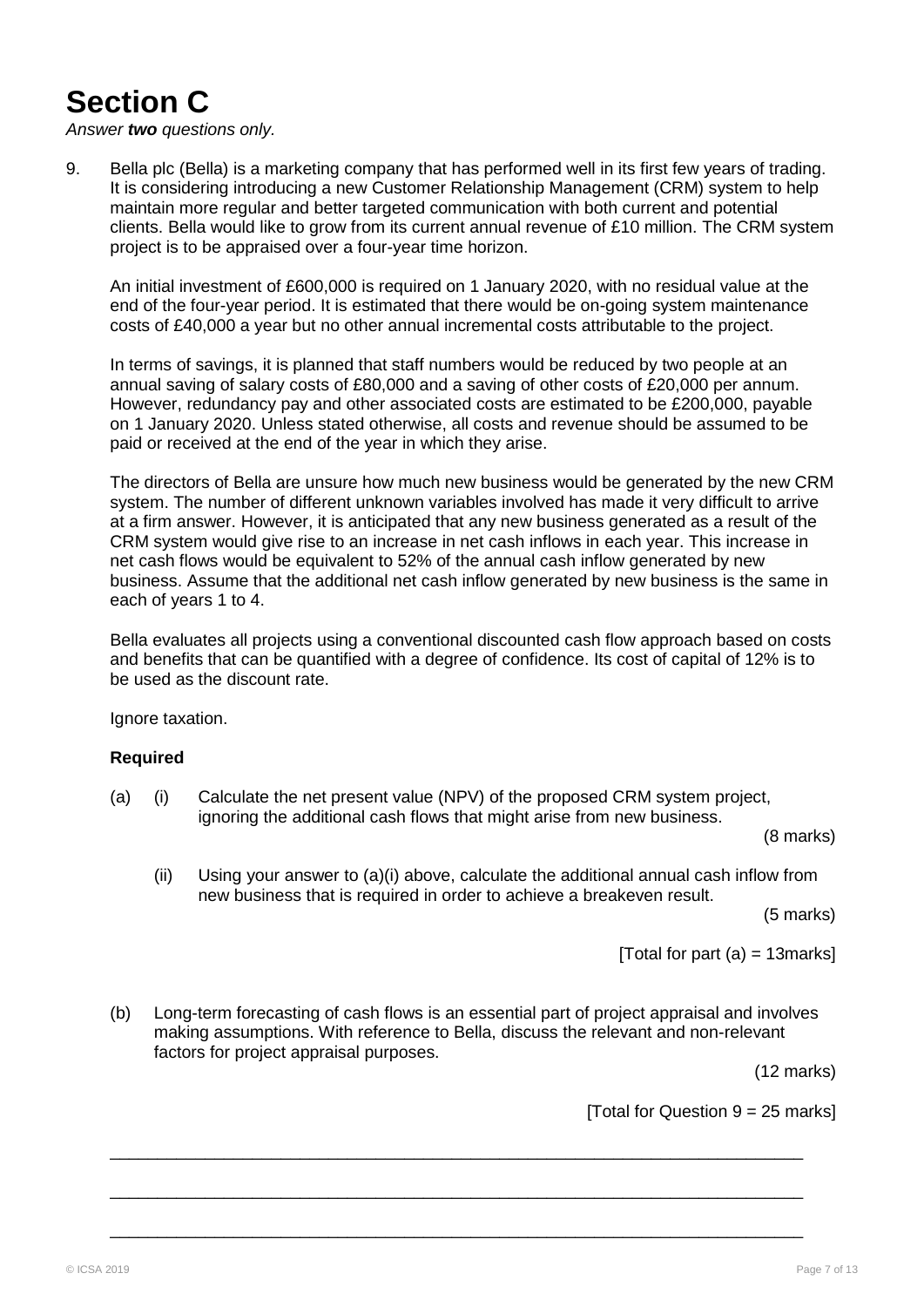10. Finance is important for any business which requires capital to finance long-term investments and working capital. It can be especially important for a recently formed company that is looking to be successful, and even more so if that company is looking to grow rapidly.

Long-term finance is typically defined as a type of financing that is obtained for a period of more than a year.In general, companies must choose between equity finance and debt finance.

### **Required**

(a) Evaluate the advantages and disadvantages of the alternative types of equity finance as a source of long-term finance for a recently formed company.

(11 marks)

(b) Discuss the relative advantages and disadvantages when choosing between equity and debt finance for a company looking to raise long-term finance, referring to the Weighted Average Cost of Capital (WACC) where appropriate.

(14marks)

[Total for Question 10 = 25 marks]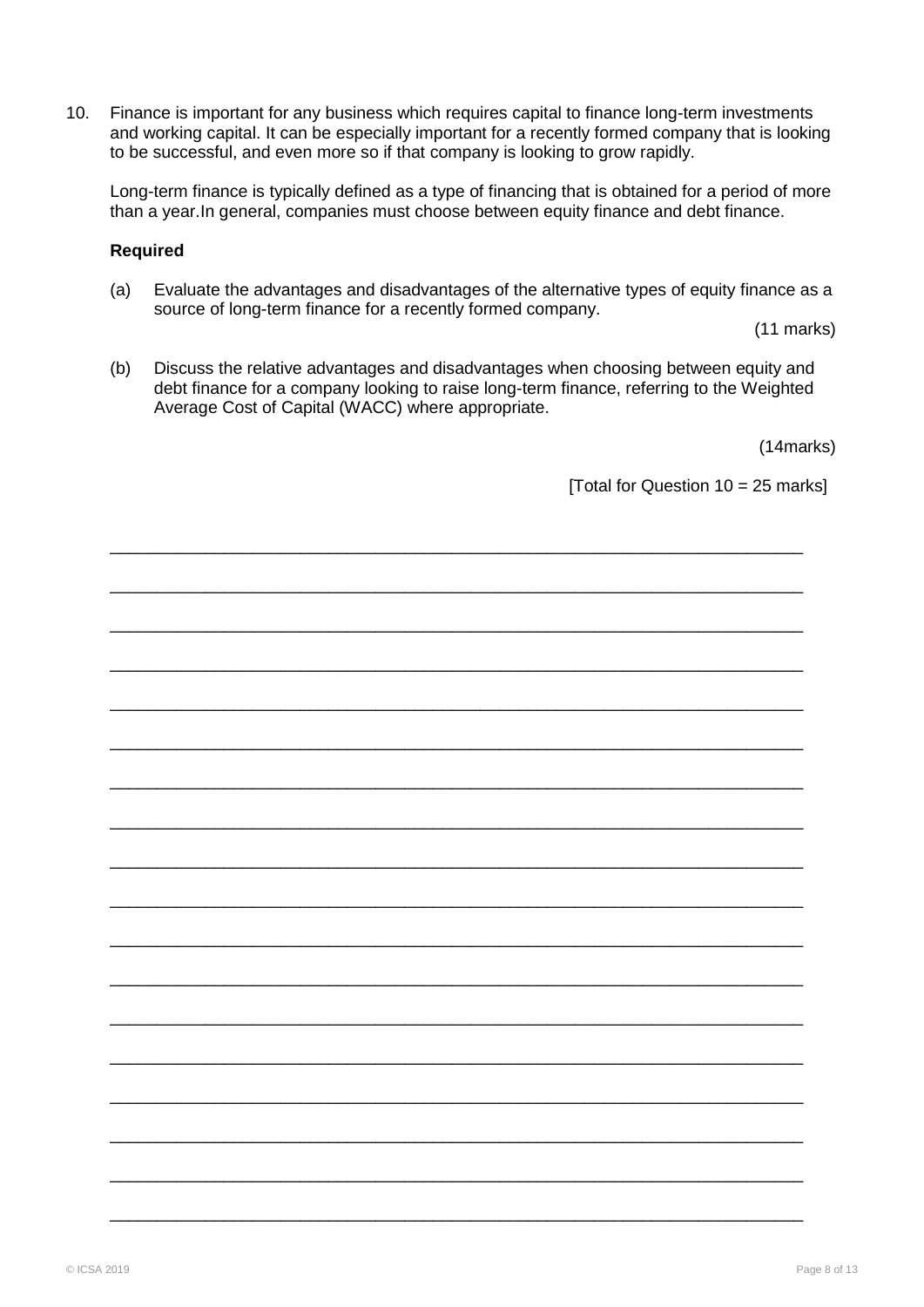11. Dillon plc (Dillon) has experienced a period of steady trading in the last two years, following the launch of a new product on 1 January 2017, and a significant investment in new property, plant and equipment to manufacture this new product. The following information is available from the company"s financial statements:

| Statements of cash flows for the years ended 31 December |          |                   |  |  |  |  |
|----------------------------------------------------------|----------|-------------------|--|--|--|--|
|                                                          | 2018(£m) | 2017(£m)          |  |  |  |  |
| <b>Operating activities</b>                              |          |                   |  |  |  |  |
| Cash generated from operations                           | 420      | 478               |  |  |  |  |
| Tax and pension payments                                 | (108)    | (115)             |  |  |  |  |
| Net cash from operating activities                       | 312      | 363               |  |  |  |  |
|                                                          |          |                   |  |  |  |  |
| <b>Investing activities</b>                              |          |                   |  |  |  |  |
| Proceeds from disposals of property, plant and equipment | 58       | 15                |  |  |  |  |
| Acquisition of property, plant and equipment             | (190)    | (261)             |  |  |  |  |
| Net cash used in investing activities                    | (132)    | (246)             |  |  |  |  |
|                                                          |          |                   |  |  |  |  |
| <b>Financing activities</b>                              |          |                   |  |  |  |  |
| Interest paid                                            | (19)     | (17)              |  |  |  |  |
| Repayment of lease obligations                           | (9       | $\left( 4\right)$ |  |  |  |  |
| Equity dividends paid                                    | (130)    | (115)             |  |  |  |  |
| Decrease in borrowings                                   | (34)     | (30)              |  |  |  |  |
| Net cash used in financing activities                    | (192)    | (166)             |  |  |  |  |
|                                                          |          |                   |  |  |  |  |
| Decrease in cash and cash equivalents                    | (12)     | (49)              |  |  |  |  |
| Cash and cash equivalents at the end of the period       | 187      | 199               |  |  |  |  |

Additional information:

- Dillon disposed of old plant in both 2017 and 2018, as part of a process of reducing the manufacture of an existing product.
- Dillon invested £261m during 2017 as an initial cash payment towards new plant, property and equipment for this increase in production capacity.
- Dillon invested £190m during 2018 as a second payment towards the new plant, property and equipment identified above.
- Dillon is due to pay the balance of the total purchase cost of the new property, plant and equipment – this being £140m – in the summer of 2019.

### **Required**

- (a) A statement of cash flows is a key element of financial information. Outline what the different users of financial reporting might interpret from Dillon"s statements of cash flows. (8 marks)
- (b) Outline the recognition issues under IAS 16 "Property, plant and equipment"for accounting fully and appropriately for the investment in new property, plant and equipmentmade by Dillon.

(8 marks)

(c) With reference to Dillon outline the practice of working capital management in terms of managing cash and cash equivalents.

(9marks)

[Total for Question  $11 = 25$  marks]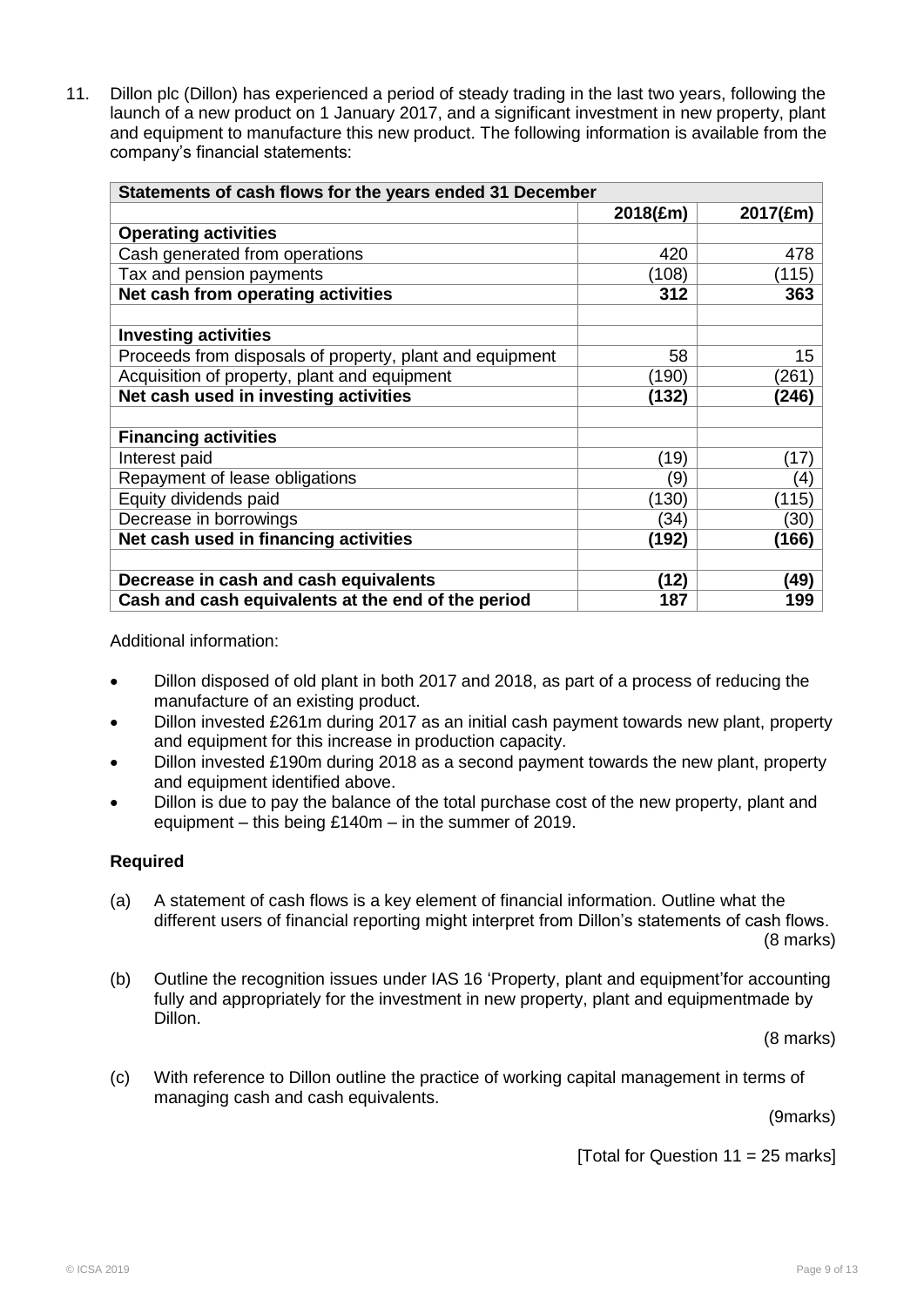# **TOTAL FOR SECTION C = 50MARKS TOTAL FOR PAPER = 100 MARKS**

**END** 

The scenarios included here are entirely fictional. Any resemblance of the information in the scenarios<br>to real persons or organisations, actual or perceived, is purely coincidental.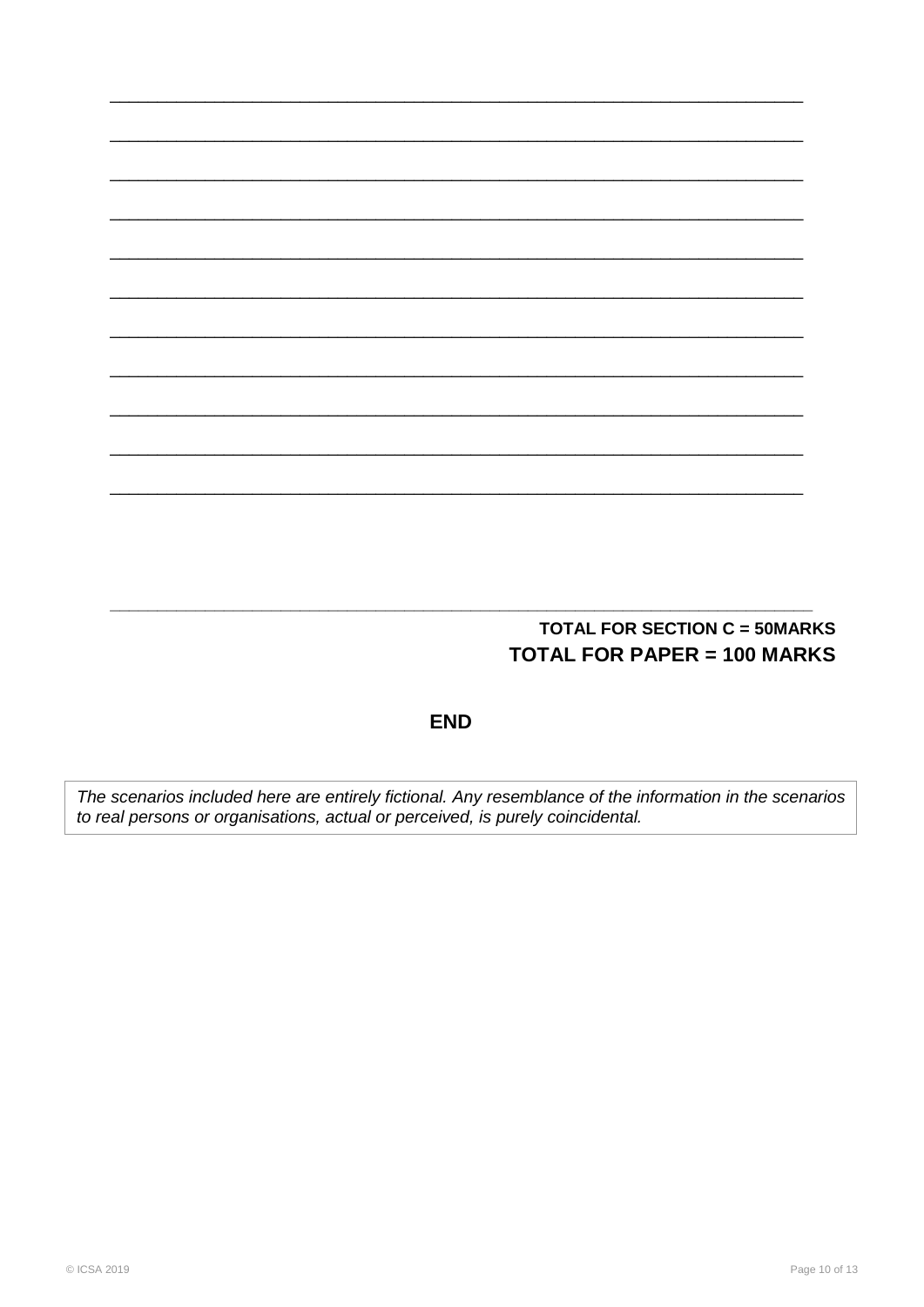## **Present value table**

Present value (in £) of a single payment of £1, n years from now, discounted at a rate of r% per annum

|                         |       |       |       | Discount rate (r) |       |       |       |       |       |       |
|-------------------------|-------|-------|-------|-------------------|-------|-------|-------|-------|-------|-------|
| Years                   |       |       |       |                   |       |       |       |       |       |       |
| (n)                     |       |       |       |                   |       |       |       |       |       |       |
|                         | 1%    | 2%    | 3%    | 4%                | 5%    | 6%    | 7%    | 8%    | 9%    | 10%   |
| $\mathbf{1}$            | 0.990 | 0.980 | 0.971 | 0.962             | 0.952 | 0.943 | 0.935 | 0.926 | 0.917 | 0.909 |
| $\overline{\mathbf{c}}$ | 0.980 | 0.961 | 0.943 | 0.925             | 0.907 | 0.890 | 0.873 | 0.857 | 0.842 | 0.826 |
| $\sqrt{3}$              | 0.971 | 0.942 | 0.915 | 0.889             | 0.864 | 0.840 | 0.816 | 0.794 | 0.772 | 0.751 |
| 4                       | 0.961 | 0.924 | 0.888 | 0.855             | 0.823 | 0.792 | 0.763 | 0.735 | 0.708 | 0.683 |
| 5                       | 0.951 | 0.906 | 0.863 | 0.822             | 0.784 | 0.747 | 0.713 | 0.681 | 0.650 | 0.621 |
| 6                       | 0.942 | 0.888 | 0.837 | 0.790             | 0.746 | 0.705 | 0.666 | 0.630 | 0.596 | 0.564 |
| $\overline{7}$          | 0.933 | 0.871 | 0.813 | 0.760             | 0.711 | 0.665 | 0.623 | 0.583 | 0.547 | 0.513 |
| 8                       | 0.923 | 0.853 | 0.789 | 0.731             | 0.677 | 0.627 | 0.582 | 0.540 | 0.502 | 0.467 |
| 9                       | 0.914 | 0.837 | 0.766 | 0.703             | 0.645 | 0.592 | 0.544 | 0.500 | 0.460 | 0.424 |
| 10                      | 0.905 | 0.820 | 0.744 | 0.676             | 0.614 | 0.558 | 0.508 | 0.463 | 0.422 | 0.386 |
| 11                      | 0.896 | 0.804 | 0.722 | 0.650             | 0.585 | 0.527 | 0.475 | 0.429 | 0.388 | 0.350 |
| 12                      | 0.887 | 0.788 | 0.701 | 0.625             | 0.557 | 0.497 | 0.444 | 0.397 | 0.356 | 0.319 |
| 13                      | 0.879 | 0.773 | 0.681 | 0.601             | 0.530 | 0.469 | 0.415 | 0.368 | 0.326 | 0.290 |
| 14                      | 0.870 | 0.758 | 0.661 | 0.577             | 0.505 | 0.442 | 0.388 | 0.340 | 0.299 | 0.263 |
| 15                      | 0.861 | 0.743 | 0.642 | 0.555             | 0.481 | 0.417 | 0.362 | 0.315 | 0.275 | 0.239 |
|                         | 11%   | 12%   | 13%   | 14%               | 15%   | 16%   | 17%   | 18%   | 19%   | 20%   |
| 1                       | 0.901 | 0.893 | 0.885 | 0.877             | 0.870 | 0.862 | 0.855 | 0.847 | 0.840 | 0.833 |
| $\overline{2}$          | 0.812 | 0.797 | 0.783 | 0.769             | 0.756 | 0.743 | 0.731 | 0.718 | 0.706 | 0.694 |
| $\sqrt{3}$              | 0.731 | 0.712 | 0.693 | 0.675             | 0.658 | 0.641 | 0.624 | 0.609 | 0.593 | 0.579 |
| 4                       | 0.659 | 0.636 | 0.613 | 0.592             | 0.572 | 0.552 | 0.534 | 0.516 | 0.499 | 0.482 |
| 5                       | 0.593 | 0.567 | 0.543 | 0.519             | 0.497 | 0.476 | 0.456 | 0.437 | 0.419 | 0.402 |
| 6                       | 0.535 | 0.507 | 0.480 | 0.456             | 0.432 | 0.410 | 0.390 | 0.370 | 0.352 | 0.335 |
| $\overline{7}$          | 0.482 | 0.452 | 0.425 | 0.400             | 0.376 | 0.354 | 0.333 | 0.314 | 0.296 | 0.279 |
| 8                       | 0.434 | 0.404 | 0.376 | 0.351             | 0.327 | 0.305 | 0.285 | 0.266 | 0.249 | 0.233 |
| 9                       | 0.391 | 0.361 | 0.333 | 0.308             | 0.284 | 0.263 | 0.243 | 0.225 | 0.209 | 0.194 |
| 10                      | 0.352 | 0.322 | 0.295 | 0.270             | 0.247 | 0.227 | 0.208 | 0.191 | 0.176 | 0.162 |
| 11                      | 0.317 | 0.287 | 0.261 | 0.237             | 0.215 | 0.195 | 0.178 | 0.162 | 0.148 | 0.135 |
| 12                      | 0.286 | 0.257 | 0.231 | 0.208             | 0.187 | 0.168 | 0.152 | 0.137 | 0.124 | 0.112 |
| 13                      | 0.258 | 0.229 | 0.204 | 0.182             | 0.163 | 0.145 | 0.130 | 0.116 | 0.104 | 0.093 |
| 14                      | 0.232 | 0.205 | 0.181 | 0.160             | 0.141 | 0.125 | 0.111 | 0.099 | 0.088 | 0.078 |
| 15                      | 0.209 | 0.183 | 0.160 | 0.140             | 0.123 | 0.108 | 0.095 | 0.084 | 0.074 | 0.065 |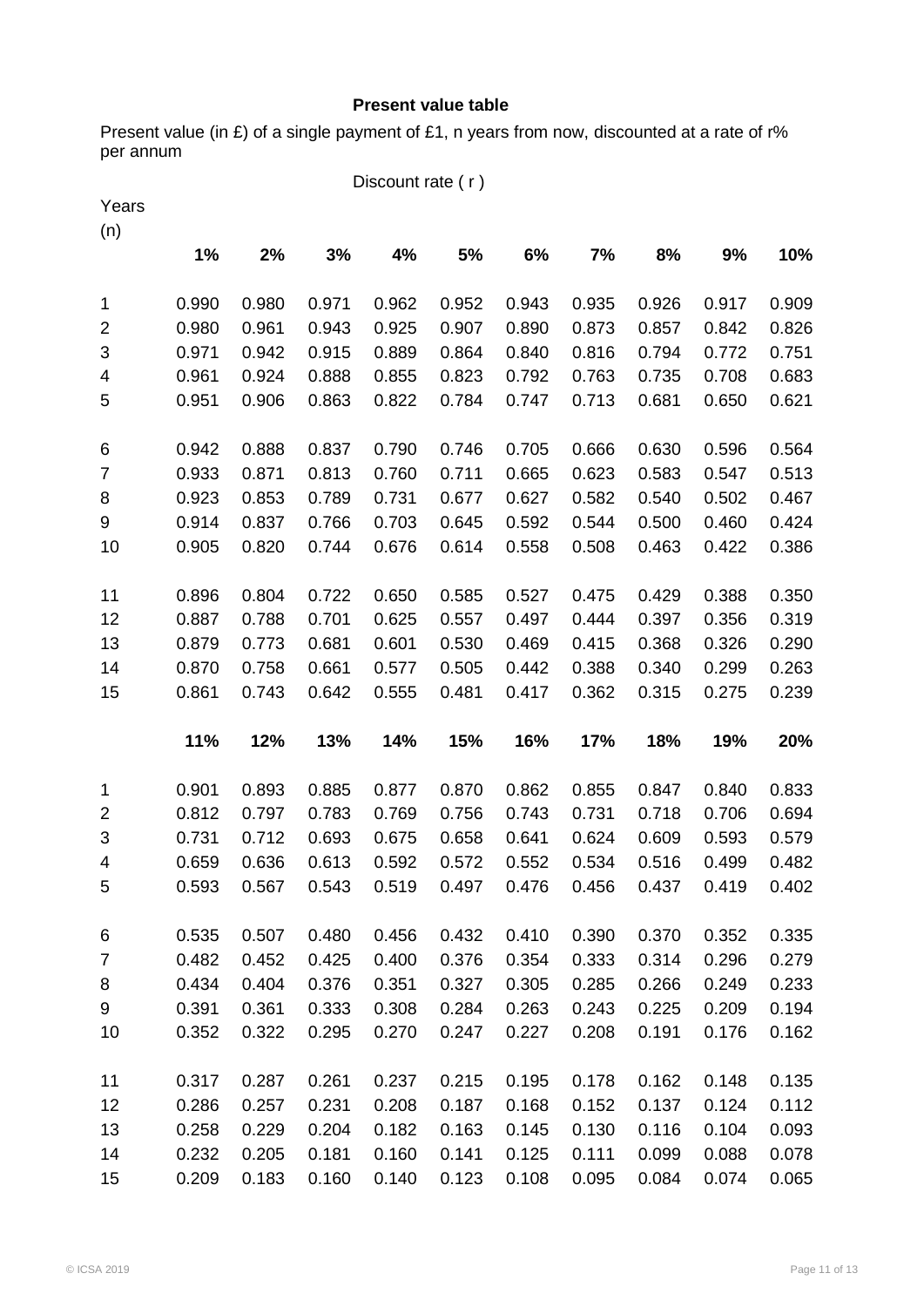### **Annuity table**

Present value (in £) of a series of n equal annual payments of £1 a year, starting oneyear from now, discounted at a rate of r% per annum

Discount rate ( r )

| Years          |       |       |       |       |       |       |       |       |       |       |
|----------------|-------|-------|-------|-------|-------|-------|-------|-------|-------|-------|
| (n)            |       |       |       |       |       |       |       |       |       |       |
|                | 1%    | 2%    | 3%    | 4%    | 5%    | 6%    | 7%    | 8%    | 9%    | 10%   |
| 1              | 0.990 | 0.980 | 0.971 | 0.962 | 0.952 | 0.943 | 0.935 | 0.926 | 0.917 | 0.909 |
| $\overline{2}$ | 1.970 | 1.942 | 1.913 | 1.886 | 1.859 | 1.833 | 1.808 | 1.783 | 1.759 | 1.736 |
| 3              | 2.941 | 2.884 | 2.829 | 2.775 | 2.723 | 2.673 | 2.624 | 2.577 | 2.531 | 2.487 |
| 4              | 3.902 | 3.808 | 3.717 | 3.630 | 3.546 | 3.465 | 3.387 | 3.312 | 3.240 | 3.170 |
| 5              | 4.853 | 4.713 | 4.580 | 4.452 | 4.329 | 4.212 | 4.100 | 3.993 | 3.890 | 3.791 |
| 6              | 5.795 | 5.601 | 5.417 | 5.242 | 5.076 | 4.917 | 4.767 | 4.623 | 4.486 | 4.355 |
| $\overline{7}$ | 6.728 | 6.472 | 6.230 | 6.002 | 5.786 | 5.582 | 5.389 | 5.206 | 5.033 | 4.868 |
| 8              | 7.652 | 7.325 | 7.020 | 6.733 | 6.463 | 6.210 | 5.971 | 5.747 | 5.535 | 5.335 |
| 9              | 8.566 | 8.162 | 7.786 | 7.435 | 7.108 | 6.802 | 6.515 | 6.247 | 5.995 | 5.759 |
| 10             | 9.471 | 8.983 | 8.530 | 8.111 | 7.722 | 7.360 | 7.024 | 6.710 | 6.418 | 6.145 |
| 11             | 10.37 | 9.787 | 9.253 | 8.760 | 8.306 | 7.887 | 7.499 | 7.139 | 6.805 | 6.495 |
| 12             | 11.26 | 10.58 | 9.954 | 9.385 | 8.863 | 8.384 | 7.943 | 7.536 | 7.161 | 6.814 |
| 13             | 12.13 | 11.35 | 10.63 | 9.986 | 9.394 | 8.853 | 8.358 | 7.904 | 7.487 | 7.103 |
| 14             | 13.00 | 12.11 | 11.30 | 10.56 | 9.899 | 9.295 | 8.745 | 8.244 | 7.786 | 7.367 |
| 15             | 13.87 | 12.85 | 11.94 | 11.12 | 10.38 | 9.712 | 9.108 | 8.559 | 8.061 | 7.606 |
|                |       |       |       |       |       |       |       |       |       |       |
|                | 11%   | 12%   | 13%   | 14%   | 15%   | 16%   | 17%   | 18%   | 19%   | 20%   |
| 1              | 0.901 | 0.893 | 0.885 | 0.877 | 0.870 | 0.862 | 0.855 | 0.847 | 0.840 | 0.833 |
| $\overline{2}$ | 1.713 | 1.690 | 1.668 | 1.647 | 1.626 | 1.605 | 1.585 | 1.566 | 1.547 | 1.528 |
| 3              | 2.444 | 2.402 | 2.361 | 2.322 | 2.283 | 2.246 | 2.210 | 2.174 | 2.140 | 2.106 |
| $\overline{4}$ | 3.102 | 3.037 | 2.974 | 2.914 | 2.855 | 2.798 | 2.743 | 2.690 | 2.639 | 2.589 |
| 5              | 3.696 | 3.605 | 3.517 | 3.433 | 3.352 | 3.274 | 3.199 | 3.127 | 3.058 | 2.991 |
| 6              | 4.231 | 4.111 | 3.998 | 3.889 | 3.784 | 3.685 | 3.589 | 3.498 | 3.410 | 3.326 |
| $\overline{7}$ | 4.712 | 4.564 | 4.423 | 4.288 | 4.160 | 4.039 | 3.922 | 3.812 | 3.706 | 3.605 |
| 8              | 5.146 | 4.968 | 4.799 | 4.639 | 4.487 | 4.344 | 4.207 | 4.078 | 3.954 | 3.837 |
| 9              | 5.537 | 5.328 | 5.132 | 4.946 | 4.772 | 4.607 | 4.451 | 4.303 | 4.163 | 4.031 |
| 10             | 5.889 | 5.650 | 5.426 | 5.216 | 5.019 | 4.833 | 4.659 | 4.494 | 4.339 | 4.192 |
| 11             | 6.207 | 5.938 | 5.687 | 5.453 | 5.234 | 5.029 | 4.836 | 4.656 | 4.486 | 4.327 |
| 12             | 6.492 | 6.194 | 5.918 | 5.660 | 5.421 | 5.197 | 4.988 | 4.793 | 4.611 | 4.439 |
| 13             | 6.750 | 6.424 | 6.122 | 5.842 | 5.583 | 5.342 | 5.118 | 4.910 | 4.715 | 4.533 |
| 14             | 6.982 | 6.628 | 6.302 | 6.002 | 5.724 | 5.468 | 5.229 | 5.008 | 4.802 | 4.611 |
| 15             | 7.191 | 6.811 | 6.462 | 6.142 | 5.847 | 5.575 | 5.324 | 5.092 | 4.876 | 4.675 |